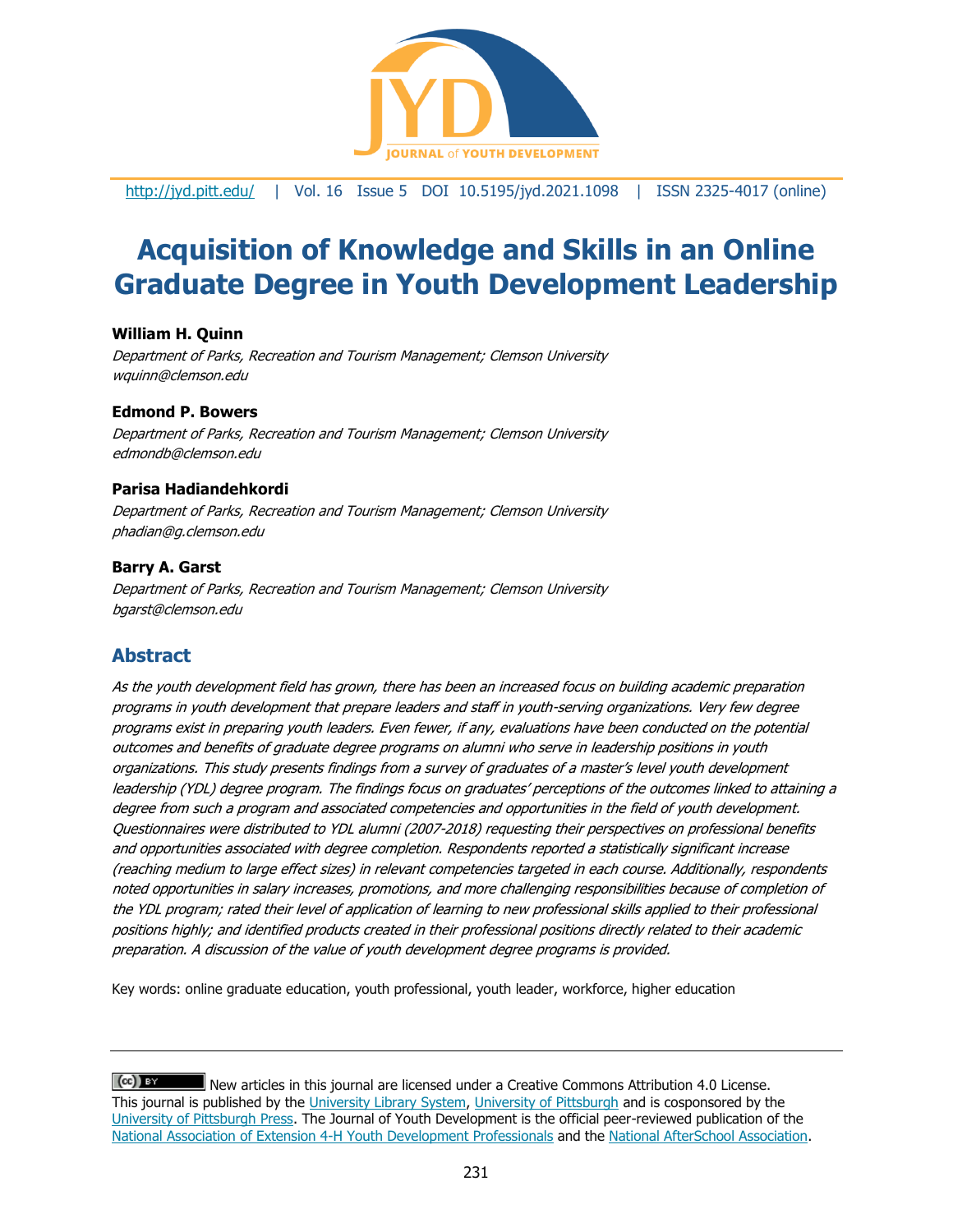# **Introduction**

The youth development field would benefit from academically trained professionals who could serve as leaders in building impactful youth-serving organization to promote youth well-being and preparation for a successful adulthood (Borden et al., 2020). For example, youth leaders who were trained in domains such as positive youth development theories, best practices, staff and volunteer teamwork, and funding streams via grant writing and community collaborations report delivering youth experiences and opportunities in communities that would bolster youth potential and life satisfaction (Garst et al., 2019). The field of youth development would grow more rapidly with the existence of academic and certificate programs that could train youth development professionals more effectively in organizations than what currently exists (Mahoney & Warner, 2014). There are, however, very few degree and certificate programs explicitly focused on preparing youth leaders. There are even fewer evaluations conducted on these degree and certificate programs that can be found in the empirical literature (Curry et al., 2013; Quinn et al., 2020; Stein et al., 2005). Therefore, the purpose of this article is to report the outcomes, including benefits to youth leaders, linked to participating in a graduate level youth development degree program from the perspective of alumni of the program. As the graduates were working professionals both during and after their time in the program, this study provides an opportunity to examine if and how the degree program influenced their professional goals and achievements and contributes to the scant literature on the effects of degree programs on youth-serving professionals.

#### **Youth Development Work Force**

Youth programs are intentional prosocial initiatives, structures, and activities that engage youth with their peers, schools, and community organizations. These programs build on youth strengths and assets, and fostering relationships and leadership abilities (Dymnicki et al., 2016). Significant growth of the youth development field is dependent on the expansion of academic degree-granting programs (Borden et al., 2011; Quinn et al., 2020). Academically trained professionals who become youth development leaders could contribute significantly to the challenges that face the field of youth development. In fact, given uneven and unpredictable funding and volunteer support for youth development programs currently and in the foreseeable future (Arnold & Rennekamp, 2020; Ettekal & Agans, 2020), changing demographics across the United States that may impact the cultural-relevancy of programs (Simpkins et al., 2017), and the current and future strain on local and state budgets due to significant reductions in tax bases, youth program efficiency and effectiveness may increasingly rely on youth leader and staff competence to create strategic recruitment plans, identify funding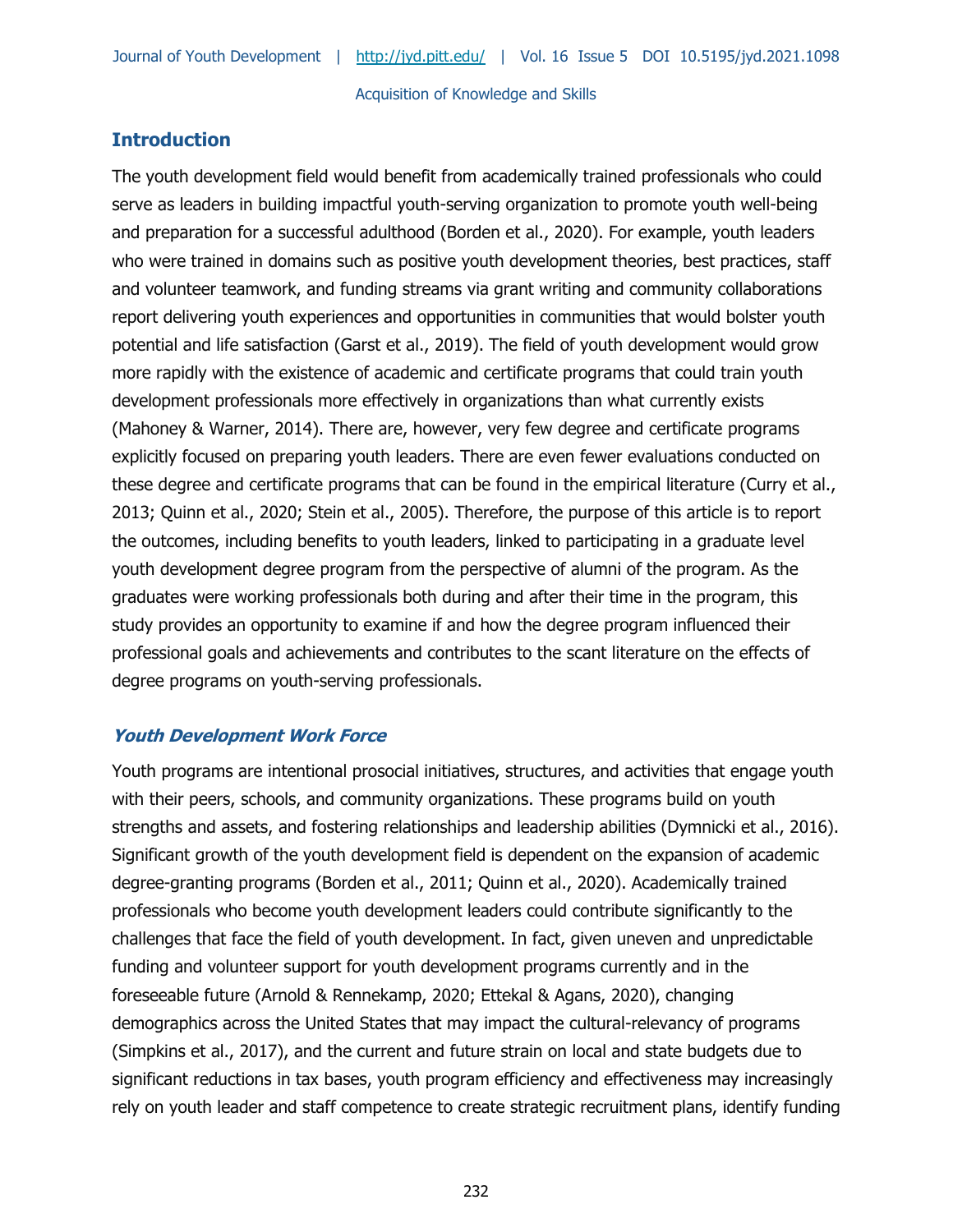sources, and develop best practice programs. There are at least three broad-based challenges for youth development organizations as proposed by Quinn et al. (2020): (a) poor attendance in out-of-school time (OST) settings, which represent a high percentage of youth program settings; (b) increasing need for developing partnerships to garner resources, community buyin, adequate youth participation, and consensus on community mission in creating a healthy youth environment; and (c) creating and implementing culturally responsive organized youth activities that traverse multiple youth settings. Youth settings that reflect diverse participation are increasingly expected to meet community, organizational, state, or federal standards (Simpkins et al., 2017).

The end goal of youth development workforce activities is to prepare professionals to deliver youth programs that foster healthy development, psychological well-being, and substantive preparation for a successful transition to adulthood to the young people whom they serve. Youth leaders trained in youth development competencies enhance the probability that youth will experience such outcomes within and across communities, states, region, and the nation. When developing a quality workforce of youth development leaders, it is critical to clearly define the competencies (i.e., the knowledge, skills, and perspectives) necessary to achieve the above noted outcomes. Core competency models identify what youth-serving professionals need to deliver high quality programs that contribute to positive outcomes in youth (Starr et al., 2009). For example, the National Afterschool Association (2011) developed a framework detailing 10 core competencies for after-school and youth development professionals. These competencies include child and youth growth and development; learning environment and curriculum; child/youth observation and assessment; interactions with children and youth; youth engagement; cultural competency and responsiveness; family, school, and community relationships; safety and wellness; program planning and development; and professional development and leadership. Youth-serving organizations have increased their emphasis on knowledge and skills of staff to enhance the quality of youth programs that they sponsor (McNamara et al., 2020). For instance, Radhakrishna and Ewing (2011) explored the relationship between youth development leaders' competencies and youth outcomes. They found statistically significant relationships among seven adult leader competencies and youth skills. Smith and Soule (2016) discuss the importance of training in cultural competence to promote mentoring, and Simpkins and colleagues (2017) offer guidance on designing culturally responsive programming for participants in after-school programs. However, organizations often face challenges in providing professional development opportunities to the youth workforce. For example, youth leaders do not uniformly identify as "youth workers" and funding support often does not specify the qualifications needed by youth organizational staff to execute the program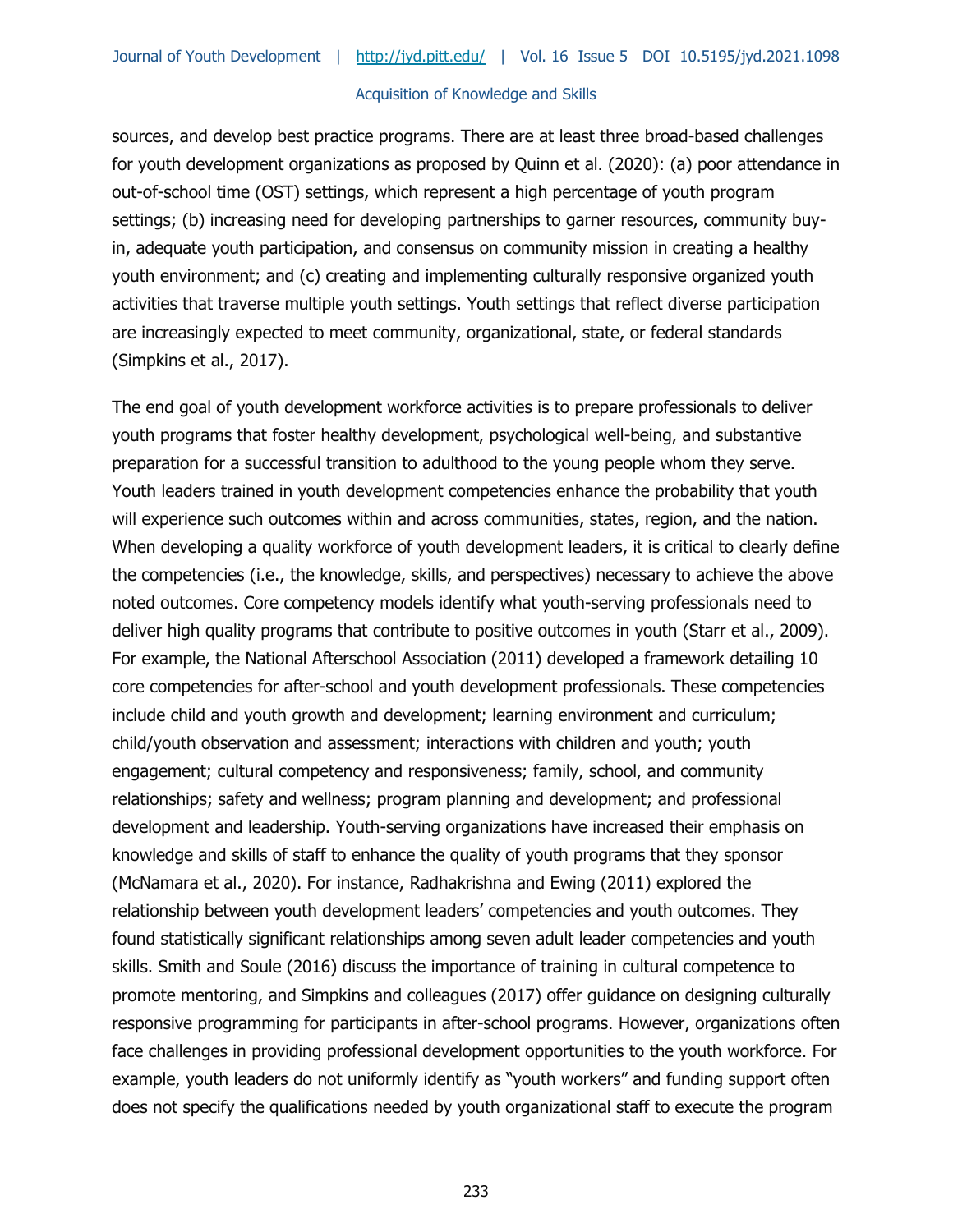plan (Borden et al., 2020; Borden et al., 2004). Therefore, the best approaches to enhancing staff knowledge and skills is uncertain.

Helitzer et al. (2010) and Millar et al. (2001) urge the field to build and draw on logic models which require professional training and focus on identifying the unique work of youth development professionals to prepare and support them as either a driver or complement to professionals trained in one of the helping professions (Borden et al., 2020). Additionally, Borden and Perkins (2006) found in their investigation that the varying availability of educational systems in youth development to provide community professionals with the knowledge and skills essential was central to successfully accomplishing work tasks generating youth impact. Benefits and consequences of a formal educational degree-seeking program in youth development leadership have been reported (Garst et al., 2021). As these studies suggest, a number of challenges arise when providing educational opportunities to youth development leaders representing youth-serving organizations with varying purposes, goals, and structures.

## **Academic Degree Programs**

Academic programs that represent youth development principles and practices have demonstrated a pathway to preparing a youth development work force (Curry et al., 2013; Garst et al., 2019; Quinn et al., 2020; Stein et al., 2005). Their utility in preparing a youth development work force is seen in the multiple approaches to delivering youth development content. For example, as far back as 1997 a youth development worker certificate program was launched requiring 12 hours of college credit in collaboration with Youth Net to provide staff with expertise to teach youth development principles and practices (Borden & Perkins, 2006). Shockley and Thompson (2012) review a 12-credit youth studies certificate supported by employers to deliver a relevant curriculum to prepare front-line workers.

Over time, interest in academic programs evolved into the development of online degree programs. Online programs have grown to reach working professionals who have a desire for professional development, but who are not geographically mobile or whose life circumstances preclude them from relocating to a college or university setting. Youth leaders who participate in such programs report benefits of clarifying their identity as youth development professionals. Robideau and Santl (2020) report the value of online learning for youth development professionals in a cohort learning structure including gaining familiarity with research, relevance of content to their work environments, and the value of being a part of a learning community. The Great Plains consortium comprised of multiple human science colleges at 10 universities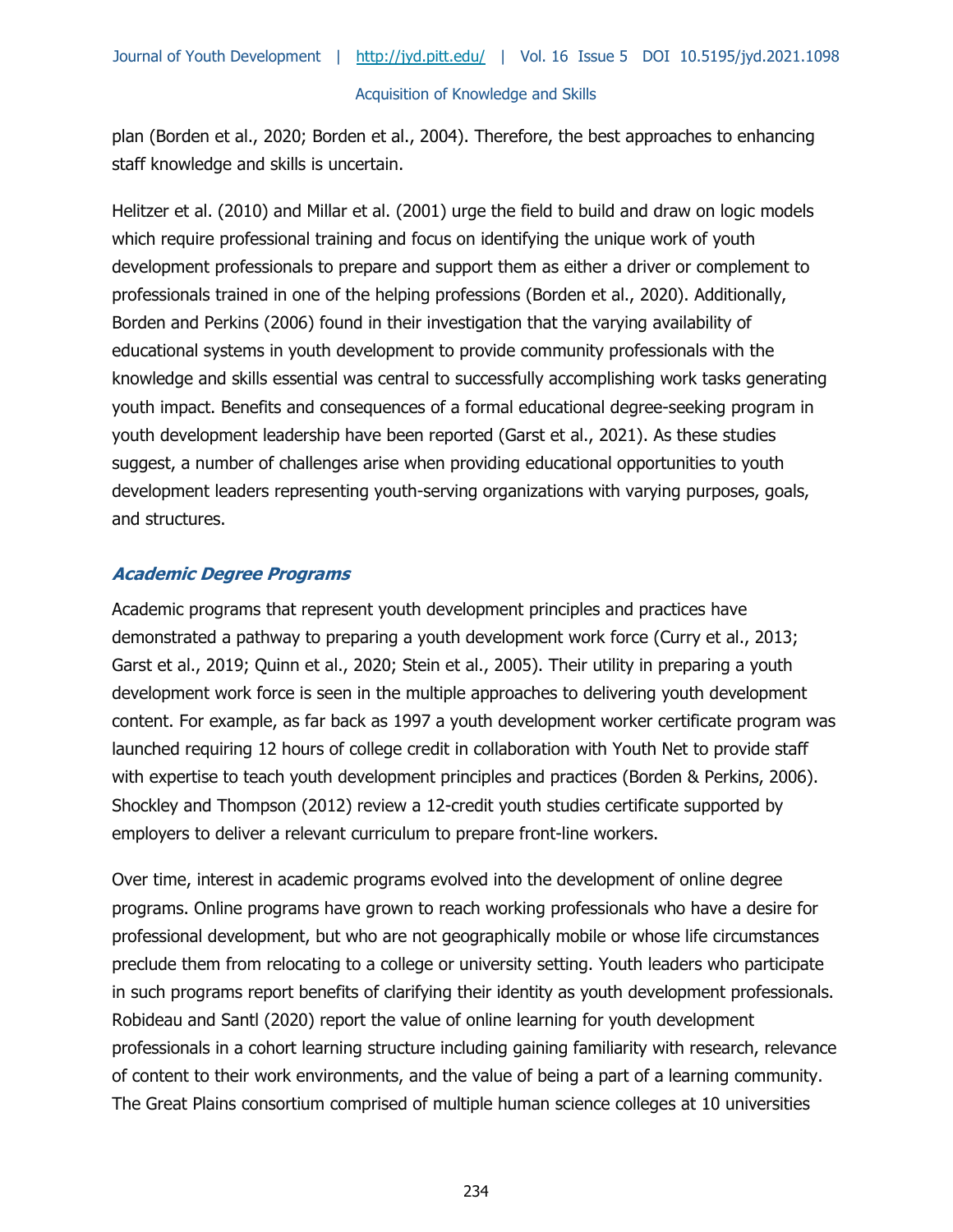provides opportunities for students to learn youth development principles and apply their skills locally via practicum experiences to merge both national and local contexts to further grow the youth development field. A key step in developing these academic programs is to align these professional opportunities for youth leaders to existing competency models (Garst et al., 2007; Vance, 2010). Several university-based degree programs have developed to link these paradigms (e.g., Mahoney & Warner, 2014) including the graduate degree program that is the focus of the present study. Previous articles have provided an overview, detailed description, and student learning experiences and benefits of this graduate program (Garst et al., 2016; Garst et al., 2019; Quinn et al., 2020). However, these prior studies as well as prior research in the area of youth workforce development have not explored how graduates applied specific skills linked to courses to their work, nor has this prior research identified the opportunities and products linked to engaging in a youth development graduate degree program in a comprehensive way.

Thus, the purpose of this study was to examine student outcomes in a graduate level degree program in youth development leadership pertaining to both the impact of course completion as reported by graduates following degree completion as well as the relevance or utility of the degree program in its application over time in their chosen youth development positions. Data for this study were analyzed to assess (a) the relative benefits of each course offered in the curriculum pertaining to acquisition of knowledge related to theoretical and applied aspects of youth development leadership (e.g., foundational theories of youth development, youth program design and evaluation, staff and volunteer development, grant writing, and leadership principles and practices) and (b) the opportunities to apply the knowledge gained in the degree program to their work tasks and responsibilities.

The research questions posed in this study are as follows:

- 1. How much, if any, knowledge acquisition on the ten benchmarks (see National After School Association Core Competencies, 2011) of youth development was achieved from the perspective of graduates of a Master of Science program in Youth Development Leadership?
- 2. What skills learned in the degree program were applied to their professional youth work activities?
- 3. What new professional opportunities were offered or available to you as a result of obtaining this degree?
- 4. What deliverables/products were produced for respondents' youth organizations a result of capacities gained in the degree program?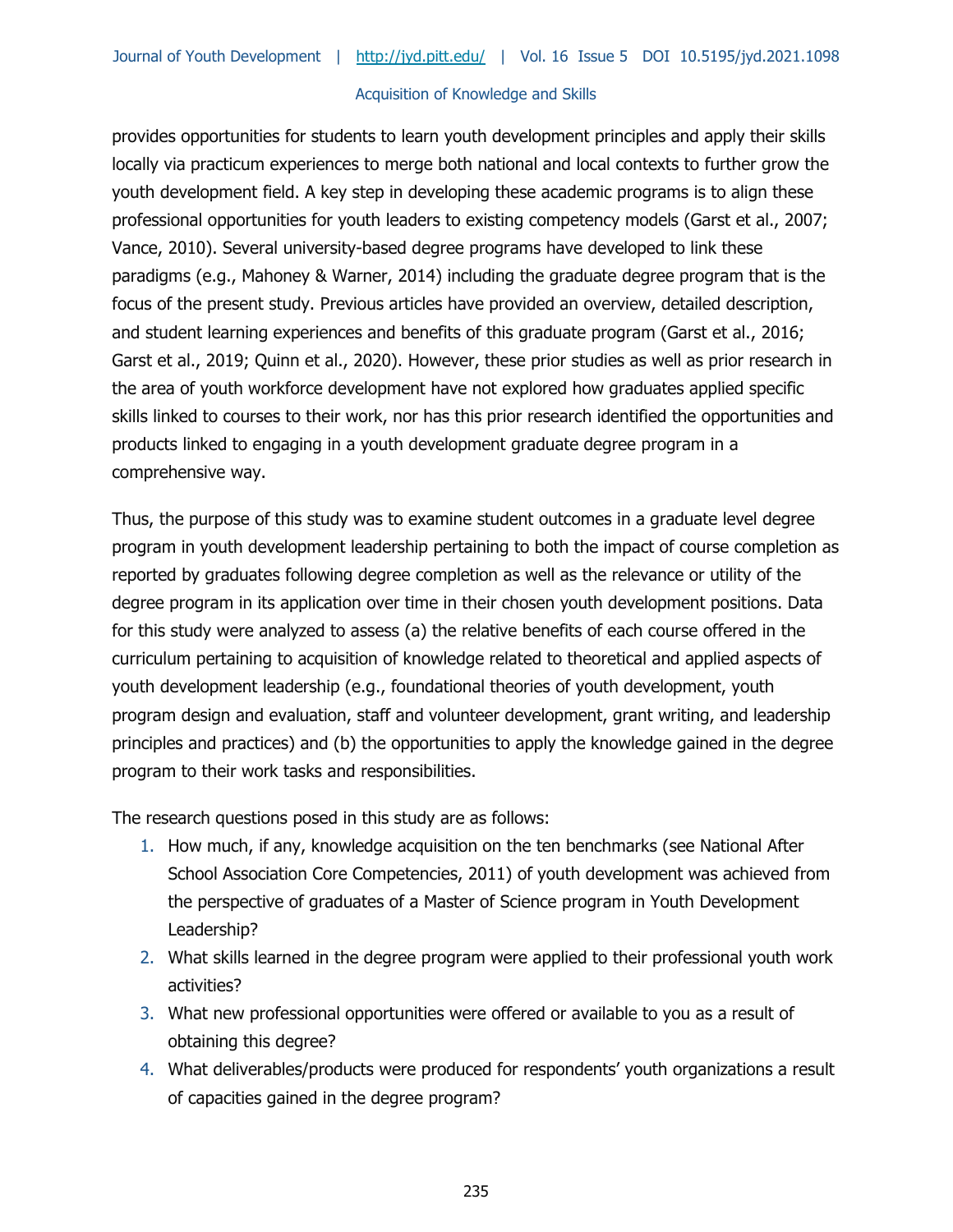# **Method**

# **Study Site**

This 2019 study examined student outcomes generated from a graduate degree program in youth development at a southeastern university through an online questionnaire distributed to all student cohorts beginning in 2007 (i.e., the year of the program's inception).

# **Participants and Data Collection**

Alumni of the YDL program were recruited through electronic requests: an initial email explaining the purpose of the study, and which included a link to the online questionnaire and a follow-up email 6 weeks following the initial email. Recruitment strategies incorporated the departmental email list as well as other directory sources like the university alumni relations list, YDL Facebook page contacts, and contacts from the program coordinator who remained in contact with students after they obtained their degrees. Of the 106 graduates who were recruited, 71 questionnaires were completed for a response rate of 66.9%. Of these 71 responses, 56 were completed with sufficient information to be included in the analyses. This study was approved by the Institutional Review Board of Clemson University.

The demographic data (see Table 1) provide an overview of respondent characteristics. Of the 56 respondents, 42 (75%) were female and 14 (25%) were male. The majority of respondents were White (76.8%). Respondents were grouped into four age ranges (25-34, 35-44, 45-54, and 55-68); the age distribution suggests that many respondents completed the degree several years prior to the survey.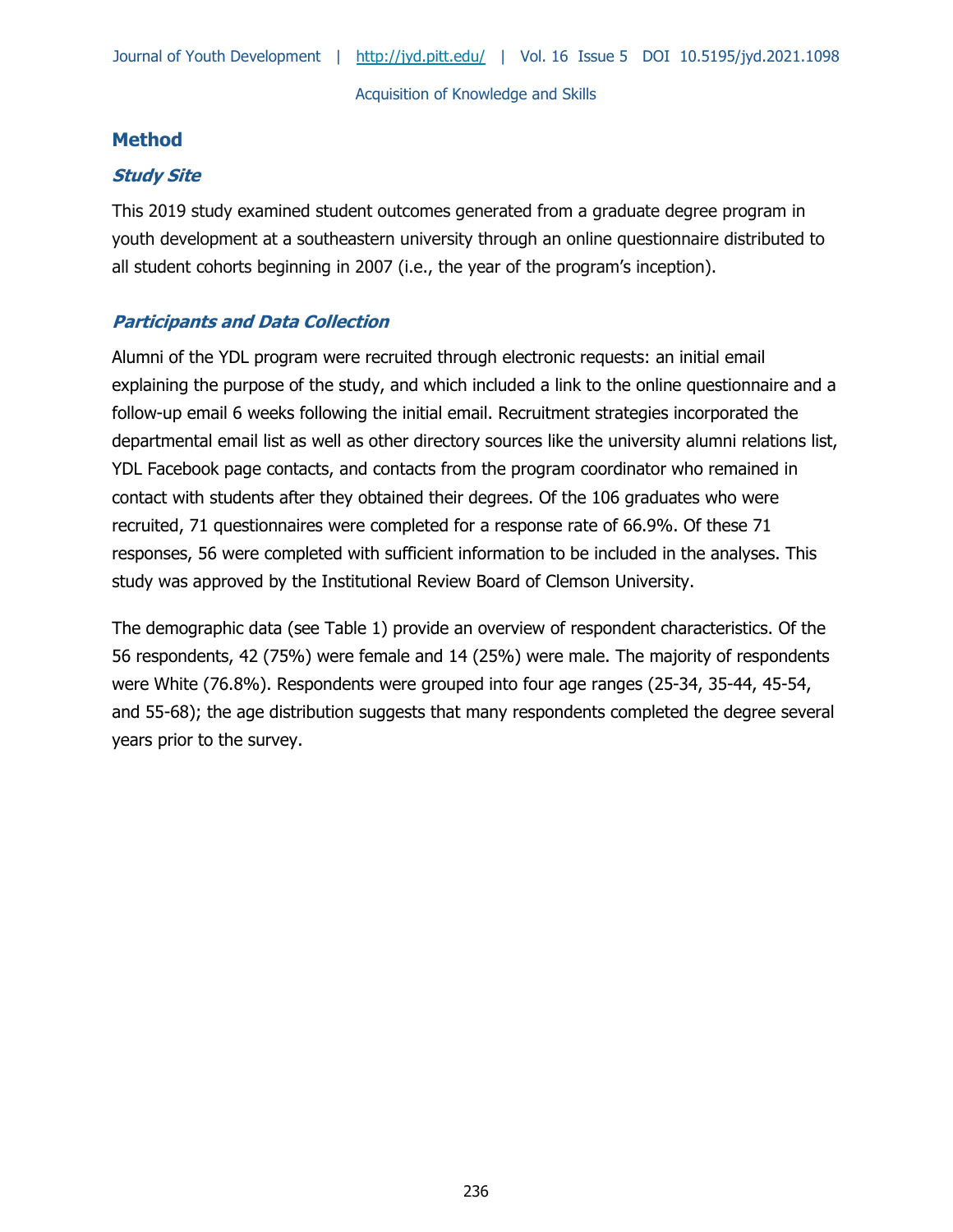| Table 1. Survey Respondent Demographics and Year Beginning the Youth |  |
|----------------------------------------------------------------------|--|
| <b>Development Leadership Program</b>                                |  |

| <b>Variable</b>                | $\mathbf n$    | <b>Percentage of sample</b> |
|--------------------------------|----------------|-----------------------------|
| <b>Gender</b>                  |                |                             |
| Female                         | 42             | 75.0%                       |
| Male                           | 14             | 25.0%                       |
| Race                           |                |                             |
| White                          | 43             | 76.8%                       |
| Black/African American         | 10             | 17.9%                       |
| American Indian/Alaskan Native | $\overline{2}$ | 3.6%                        |
| Multiple race                  | $\mathbf{1}$   | 1.8%                        |
| Age                            |                |                             |
| $25 - 34$                      | 25             | 44.6%                       |
| 35-44                          | 22             | 39.2%                       |
| 45-54                          | $\overline{2}$ | 3.6%                        |
| 55-68                          | $\overline{7}$ | 12.6%                       |
| Year starting the program      |                |                             |
| 2005                           | $\overline{2}$ | 2.9%                        |
| 2006                           | $\overline{7}$ | 10.3%                       |
| 2007                           | $\mathbf{1}$   | 1.5%                        |
| 2008                           | 3              | 4.4%                        |
| 2009                           | $\overline{7}$ | 10.3%                       |
| 2010                           | 9              | 13.2%                       |
| 2011                           | 3              | 4.4%                        |
| 2012                           | $\overline{7}$ | 10.3%                       |
| 2013                           | $\overline{7}$ | 10.3%                       |
| 2014                           | 6              | 8.8%                        |
| 2015                           | 8              | 11.8%                       |
| 2016                           | $\overline{7}$ | 10.3%                       |
| 2017                           | $\mathbf 1$    | 1.5%                        |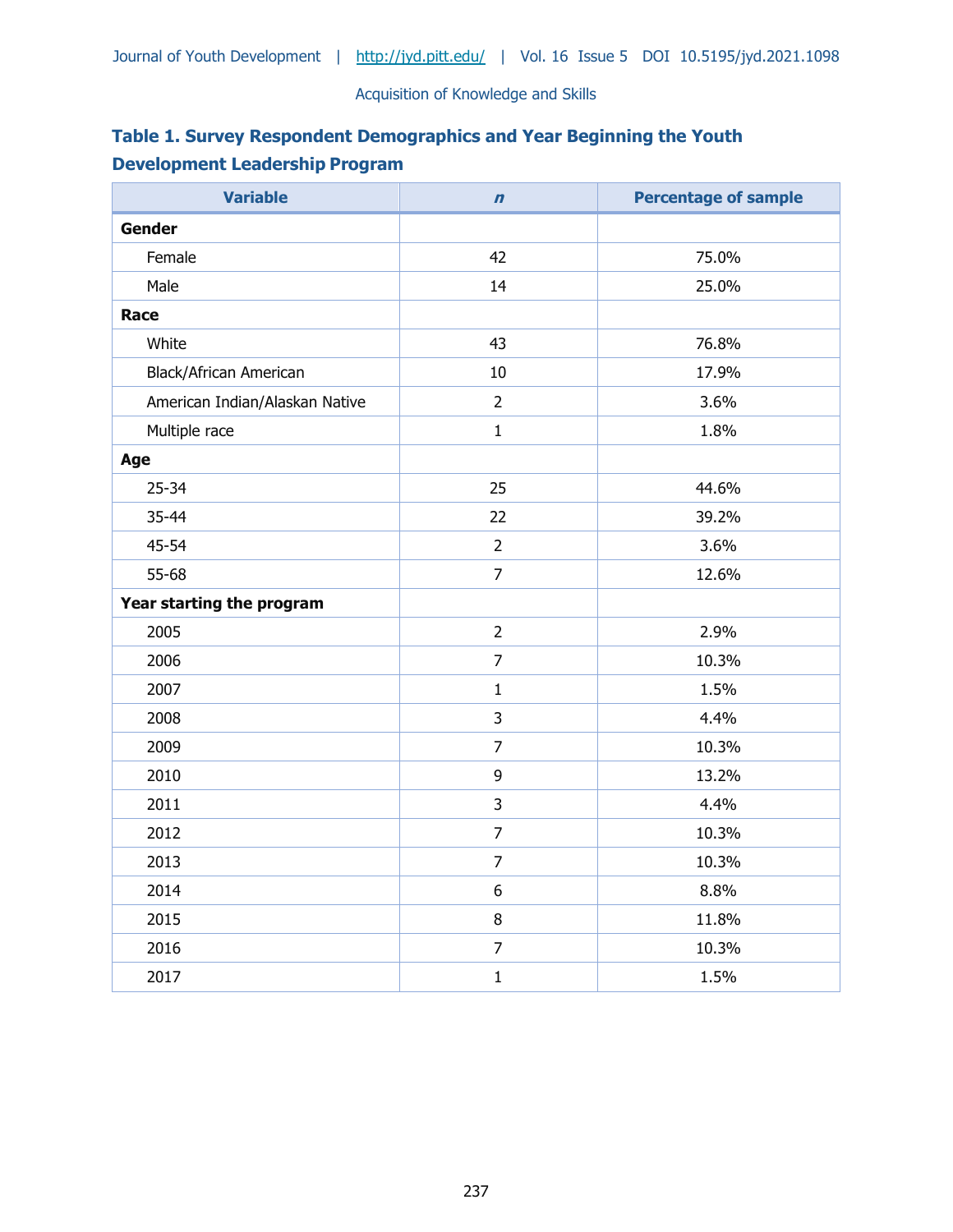## **Measures**

## Youth Development Knowledge Acquisition

Respondents were asked to rate level of their knowledge from 1 (poor) to 5 (excellent) of the content pertaining to 10 core areas before starting the program and after completing the program. This 10-item measure consisted of

- Child and youth growth and development
- Designing the learning environment and Curriculum
- Child/youth observation and assessment
- Interactions with children and youth
- Youth engagement in program activities
- Cultural competency and responsiveness
- Family, school, and community relationships
- Safety and wellness
- Program planning and development
- Professional development and leadership

## Application of Skills to Practice

Because this study sought to identify courses that were most useful for youth development practice, respondents were asked to rate the extent to which they demonstrated skills linked to specific courses within the YDL program in their current youth development practice on a Likert scale from 1 (not at all) to 4 (a lot). The full list of questions and summary statistics showing how frequently participants used the skills are presented in the Results section in Table 3.

#### Professional Opportunities After Degree Completion

Study participants were asked what opportunities became available to them as a result of completion the YDL program. Respondents could select more than one option from among statements that described improvements in their pay, position level, or responsibility level; leaving a position for one they deemed better or to start their own youth-serving organization; and no change in opportunities or position. Responses are summarized in Table 4 in the Results section.

# **Youth Development Products/Deliverables Resulting From YDL Degree Program**

An open-ended question, (i.e., "Identify 3-5 products you have developed as a result of your experience in the YDL MS degree program.") was used to explore the frequency and range of products or deliverables that respondents perceived they had undertaken and completed as a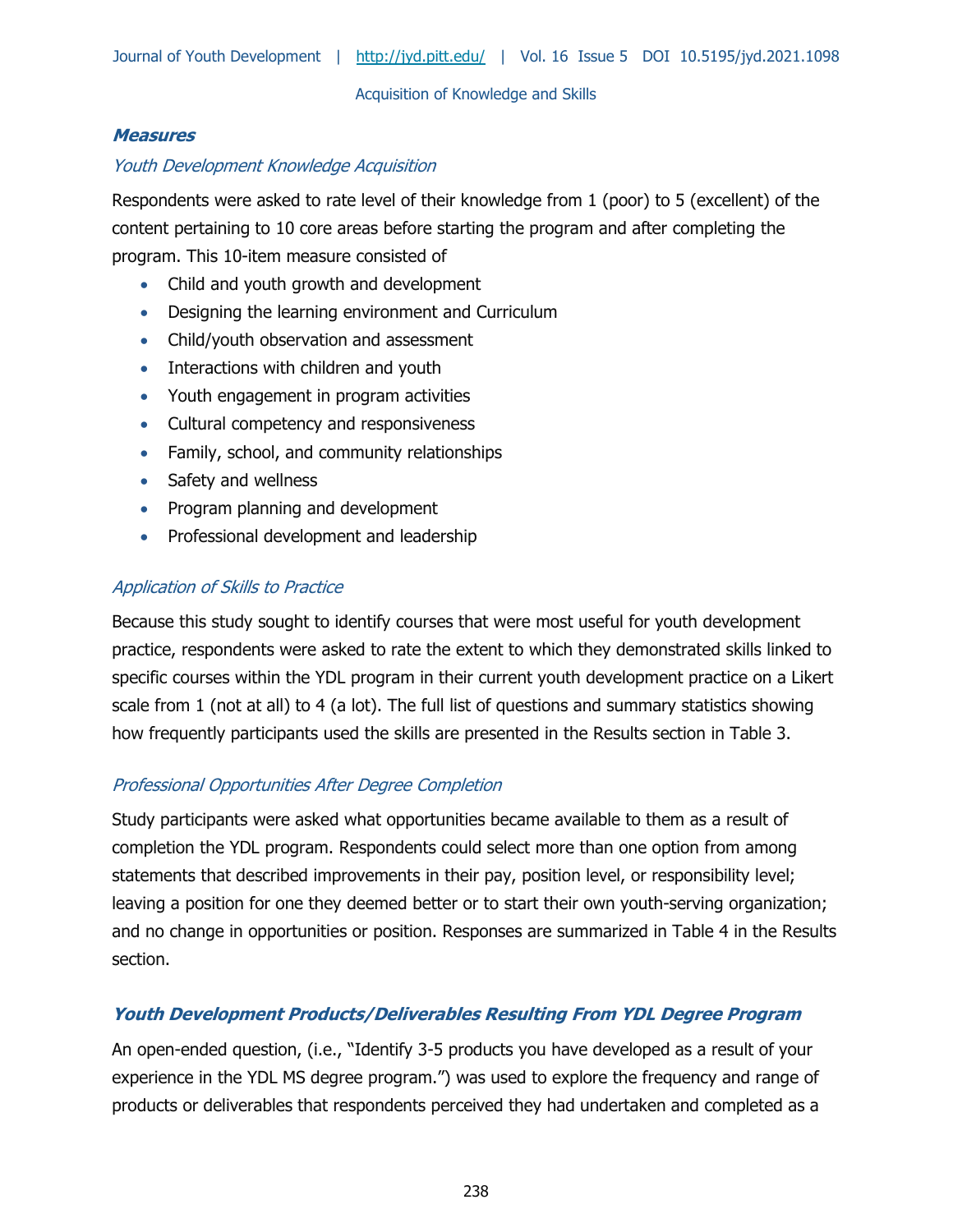result of this degree. The purpose of this question was to extract data from alumni of a youth development leadership graduate program regarding artifacts that reflected growth in their ability or opportunity to make significant contributions to their youth organizations. Responses to this question were categorized into different themes. Content analysis was used to code all responses to this question, all researchers coded the data independently. The most common codes were identified and categorized into coherent categories recognizable to youth development professionals (e.g., writing a grant proposal; designed a new youth program).

## **Data Analysis**

Quantitative data were analyzed using Qualtrics. For the question, "Rate your level of knowledge of content pertaining to each course in the curriculum before enrolling in this course and after completing this course," mean differences were analyzed using paired  $t$ -tests for courses pre-post, and effect sizes were calculated for each course. For the question, "How did this acquisition of knowledge benefit you (if any) in your previous and/or current work position regarding tasks and responsibilities?", descriptive statistics were generated. Questions pertaining to this latter question included: (a) What skills did you apply as a result of this degree? and (b) What opportunities became available to you as a result of this degree?

Qualitative data from the open-ended question were analyzed using conventional content analysis (Hseih & Shannon, 2005) to first identify codes and then to explicate categories of products/deliverables associated with completion of the YDL program. Similar studies have used such an approach to analyze data from open-ended questions posed to program graduates/alumni (Garst et al., 2019; Lee et al., 2011). After the initial data analysis process was completed independently by one team member, another team member external to the data collection process completed an audit of the qualitative analysis by comparing the original data, constructed codes and categories, and interpretations (Shenton, 2004) to provide data validation.

#### **Results**

To test the hypothesis whether level of competencies before and after joining the YDL program differed, a set of dependent sample t-tests was performed on the 10 competencies. To account for the multiple comparisons conducted, we applied a Bonferroni correction to control for a family-wise error rate of  $a = .05$ . An adjusted alpha level of .005 (.05/10) was used to evaluate the significance of differences. As shown in Table 2, the null hypothesis of equal levels of competency means was rejected for all 10 areas. These results suggest that there was a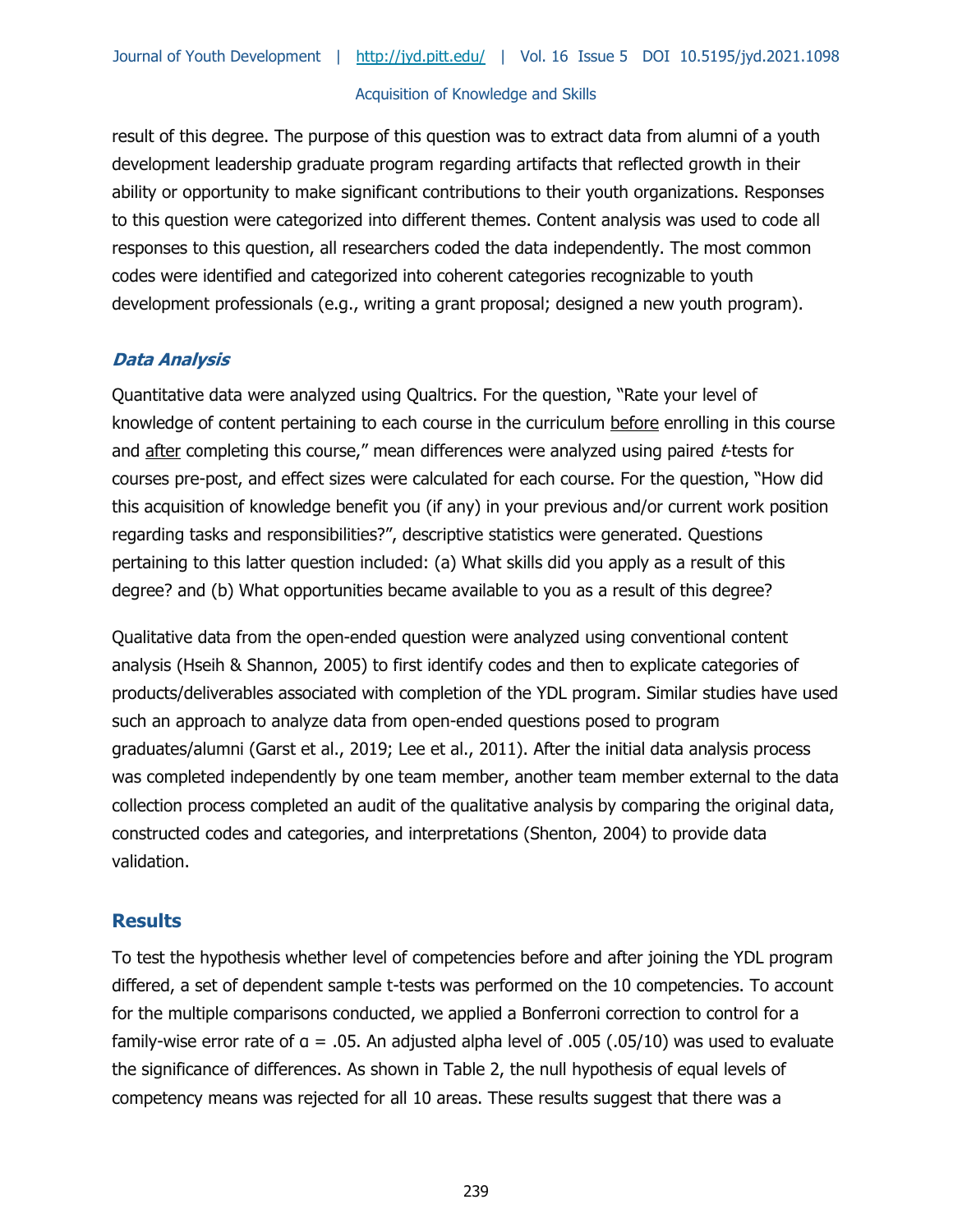significant enhancement of knowledge in youth development content areas as viewed by graduates. Because these courses are built upon benchmarks in the youth development field pertaining to qualifications either informal or as part of a credential in the field (NAA Core Competencies), results suggest that a graduate degree program offers substantial professional development in staff and leadership positions in youth-serving organizations. Also, to test how large the effect of the YDL M.S. degree was for each area Cohen's d was estimated and the results revealed a large effect (Cohen, 1992) for the impact of course content on the respondent's acquisition of knowledge (see Table 2). This finding suggests that the respondents viewed each course as valuable in advancing their knowledge on the topics covered in each course.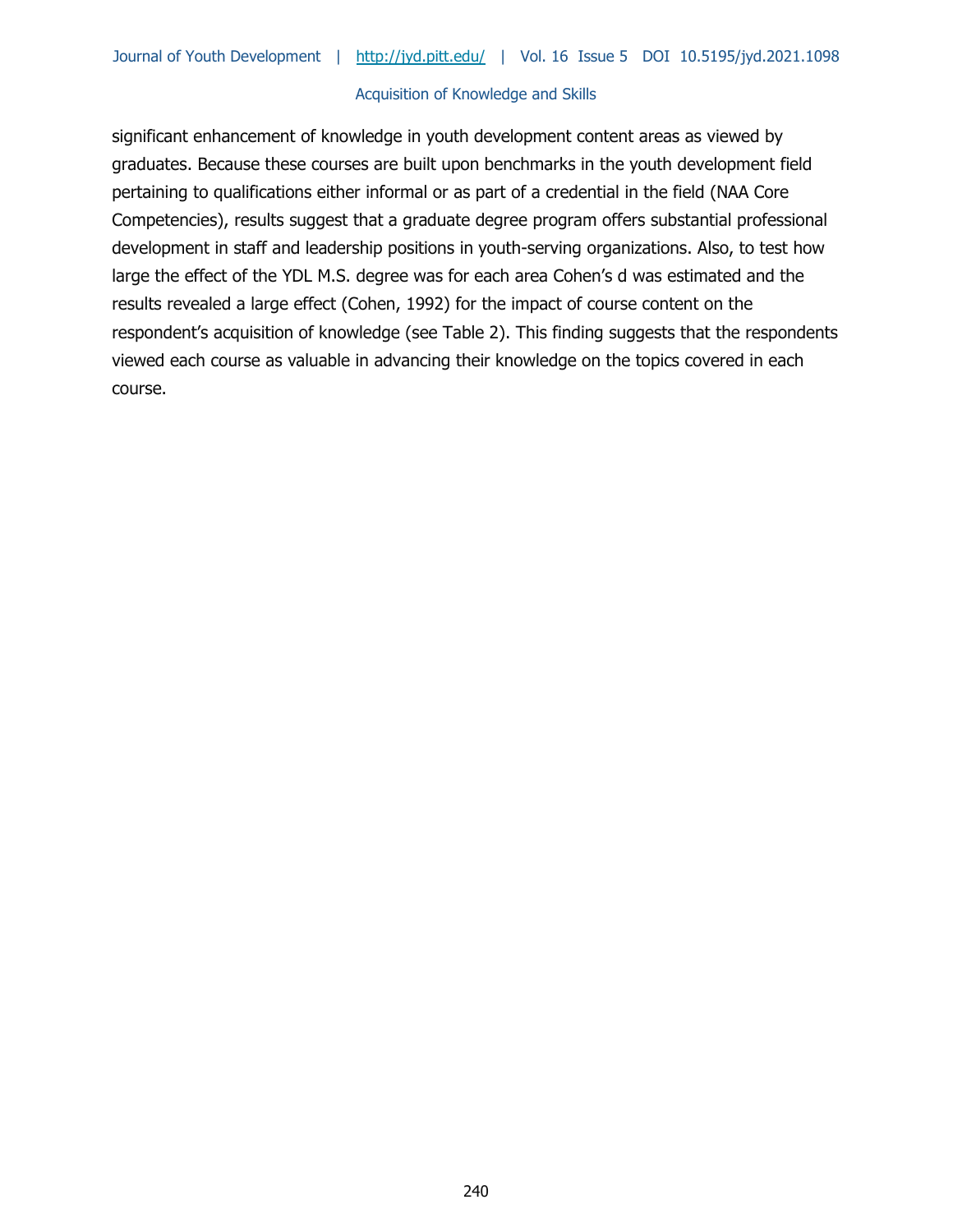|  |  | Table 2. YDL Competencies Before and After Joining the YDL M.S. Degree Program |
|--|--|--------------------------------------------------------------------------------|
|--|--|--------------------------------------------------------------------------------|

|                                                   | <b>Pretest</b> |           | <b>Posttest</b> |           |        |         |            |
|---------------------------------------------------|----------------|-----------|-----------------|-----------|--------|---------|------------|
| <b>Competency</b>                                 | <b>Mean</b>    | <b>SD</b> | <b>Mean</b>     | <b>SD</b> | $df^a$ | t(df)   | Cohen's d  |
| Child and youth growth and development            | 3.45           | 1.18      | 4.62            | 0.56      | 54     | $-7.61$ | $1.025***$ |
| Designing the learning environment and curriculum | 3.13           | 1.26      | 4.4             | 0.71      | 54     | $-8.36$ | $1.126***$ |
| Child/youth observation and assessment            | 3.29           | 1.27      | 4.62            | 0.59      | 54     | $-8.18$ | $1.104***$ |
| Interactions with children and youth              | 4.16           | 1.01      | 4.78            | 0.46      | 53     | $-4.67$ | $0.636***$ |
| Youth engagement in program activities            | 3.84           | 1.03      | 4.67            | 0.51      | 54     | $-6.48$ | $0.873***$ |
| Cultural competency and responsiveness            | 3.35           | 1.19      | 4.58            | 0.5       | 54     | $-7.44$ | $1.004***$ |
| Family, school, and community relationships       | 3.47           | 1.12      | 4.6             | 0.53      | 54     | $-7.56$ | $1.019***$ |
| Safety and wellness                               | 3.65           | 1.14      | 4.43            | 0.66      | 53     | $-5.87$ | $0.798***$ |
| Program planning and development                  | 3.36           | 1.27      | 4.61            | 0.49      | 53     | $-7.52$ | $1.023***$ |
| Professional development and leadership           | 3.45           | 1.17      | 4.67            | 0.51      | 53     | $-8.58$ | $1.167***$ |

Note.  $a$  n and df varied slightly due to missing responses

\*\*\*  $p < .005$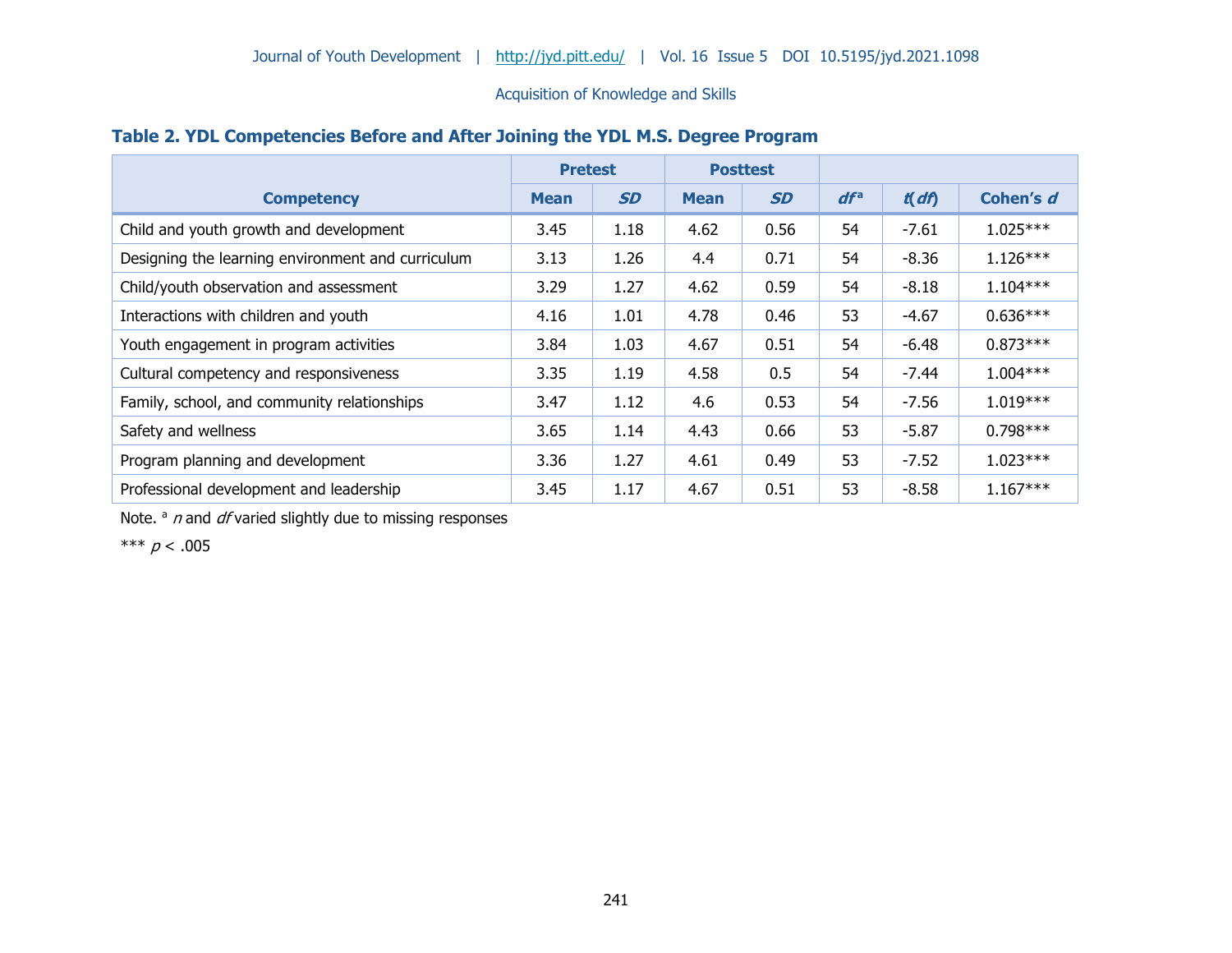Table 3 shows the mean levels of demonstration of targeted YDL program skills in youth practice based on respondents' ratings. Overall, the completion of a graduate program in youth development increased graduates' competencies in areas targeted by the YDL degree program.

# **Table 3. Extent to Which Course-Specific Skills Were Applied to Youth Development Practice According to YDL Program Graduates**

| <b>Skill</b>                                                                                     | Mean (SD)      |
|--------------------------------------------------------------------------------------------------|----------------|
| Considered the diversity of youth when planning a program                                        | $3.52$ $(.77)$ |
| Applied a theory, principle, and/or process of child and adolescent development to               | 3.33(.86)      |
| address issues you face as a YD leader                                                           |                |
| Used a new strategy or approach to help your organization be more innovative                     | 3.28(.85)      |
| Applied a theory of youth development to a program                                               | 3.28(.87)      |
| Partnered with another organization                                                              | 3.22(.94)      |
| Applied a leadership theory or technique to improve your leadership effectiveness                | 3.09(0.93)     |
| Evaluated a program's process or outcomes                                                        | 2.98(.85)      |
| Read and interpreted research or evaluation findings                                             | 2.81(1.01)     |
| Recruited family members to participate in your organization's programs and services             | 2.65(1.06)     |
| Used your e-Portfolio to promote your personal brand and/or your organization a                  | 2.61(1.42)     |
| Created a program logic model to guide a program                                                 | 2.59(1.09)     |
| Wrote a grant proposal                                                                           | 2.58(1.26)     |
| Established an employee or volunteer management, recruitment, training, or<br>recognition system | 2.57(1.17)     |

*Note.* Participants rated the frequency of use of each skill from 1 (not at all) to 4 (a lot).

<sup>a</sup> The e-portfolio was added to the curriculum in 2014

Respondents were asked what opportunities became available as a result of obtaining their YDL degree. YDL graduates could select more than one option among seven choices. Approximately one fourth (25.4%) of respondents reported a salary or pay increase from their current employer (see Table 4). The next category of opportunities selected by graduates as a result of the degree was "I left my employer and obtained a higher-level position" (16.9%), followed by "I left my current employer and obtained a higher paying position" (14.1%). There were some respondents who reported "nothing has changed for me" (16.9%). Overall, the majority of graduates reported a salary increased and/or new professional opportunities as a result of the degree.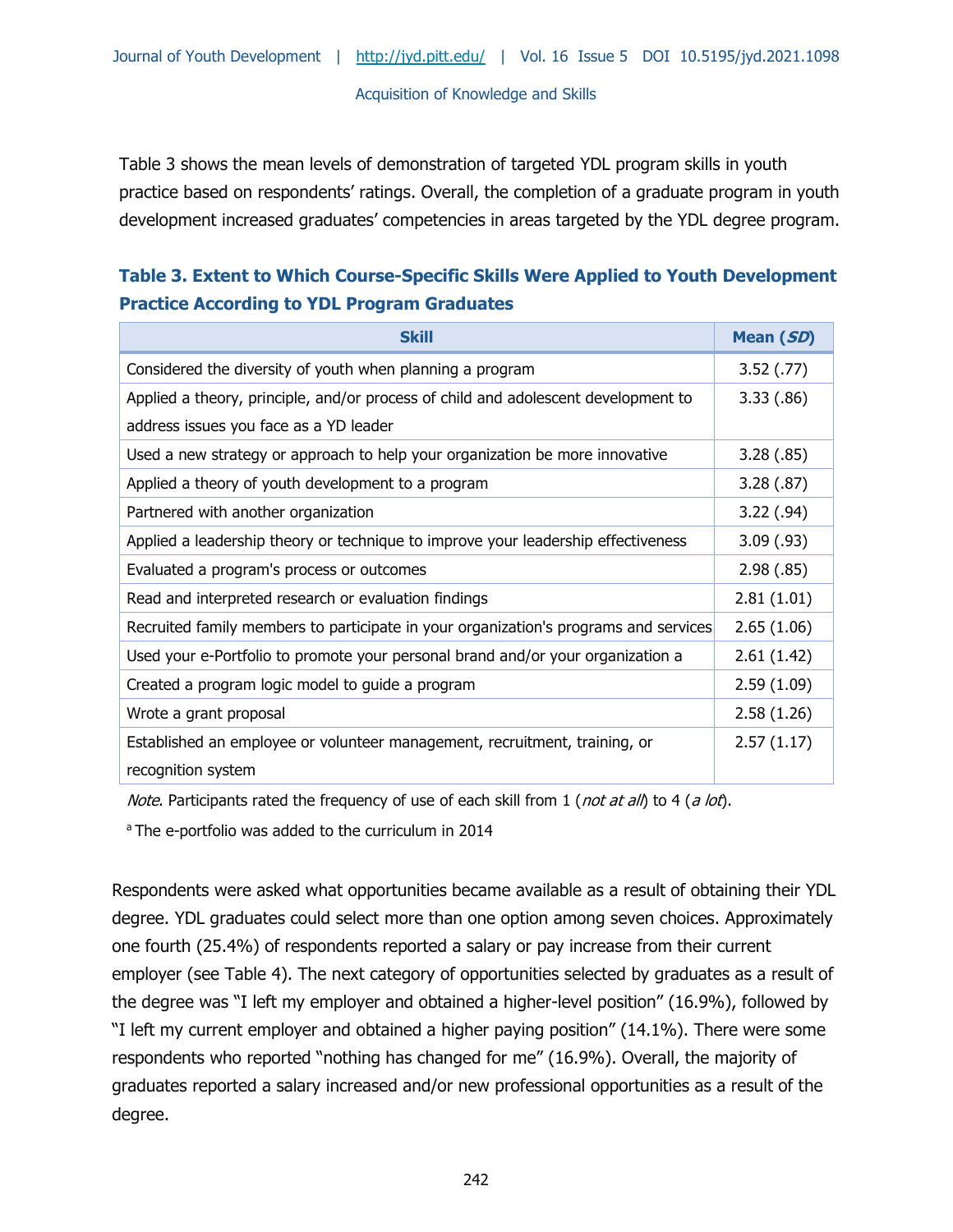## **Table 4. Opportunities Associated With Completion of the YDL M.S. Degree Program**

| <b>Opportunity</b>                                                                      | $\mathbf n$ | $\frac{O}{O}$ |
|-----------------------------------------------------------------------------------------|-------------|---------------|
| I received a salary/pay increase by my current employer.                                | 18          | 25.4          |
| I left my (at that time) current employer and obtained a higher-level position.         | 12          | 16.9          |
| Nothing has changed for me.                                                             | 12          | 16.9          |
| I left my (at that time) current employer and obtained a higher paying position.        | 10          | 14.1          |
| I kept my current position but was able to assume higher-level responsibilities.        | 8           | 11.3          |
| I was promoted by my current employer to a higher-level position.                       | 7           | 9.9           |
| I left my (at the time) current employer and started my own youth-serving organization. | 3           | 4.2           |

Graduates were asked to provide information, through an open-ended question, on organizational products or deliverables that resulted from knowledge or skills gained in the YDL program (see Table 5). A total of 19 categories emerged from the data. Among these, four categories of products/deliverables were ranked highest: grant and fundraising proposals and materials, assessment and evaluation reports or measures, program curriculum (creating and/or updating), and employee or volunteer training plans or programs.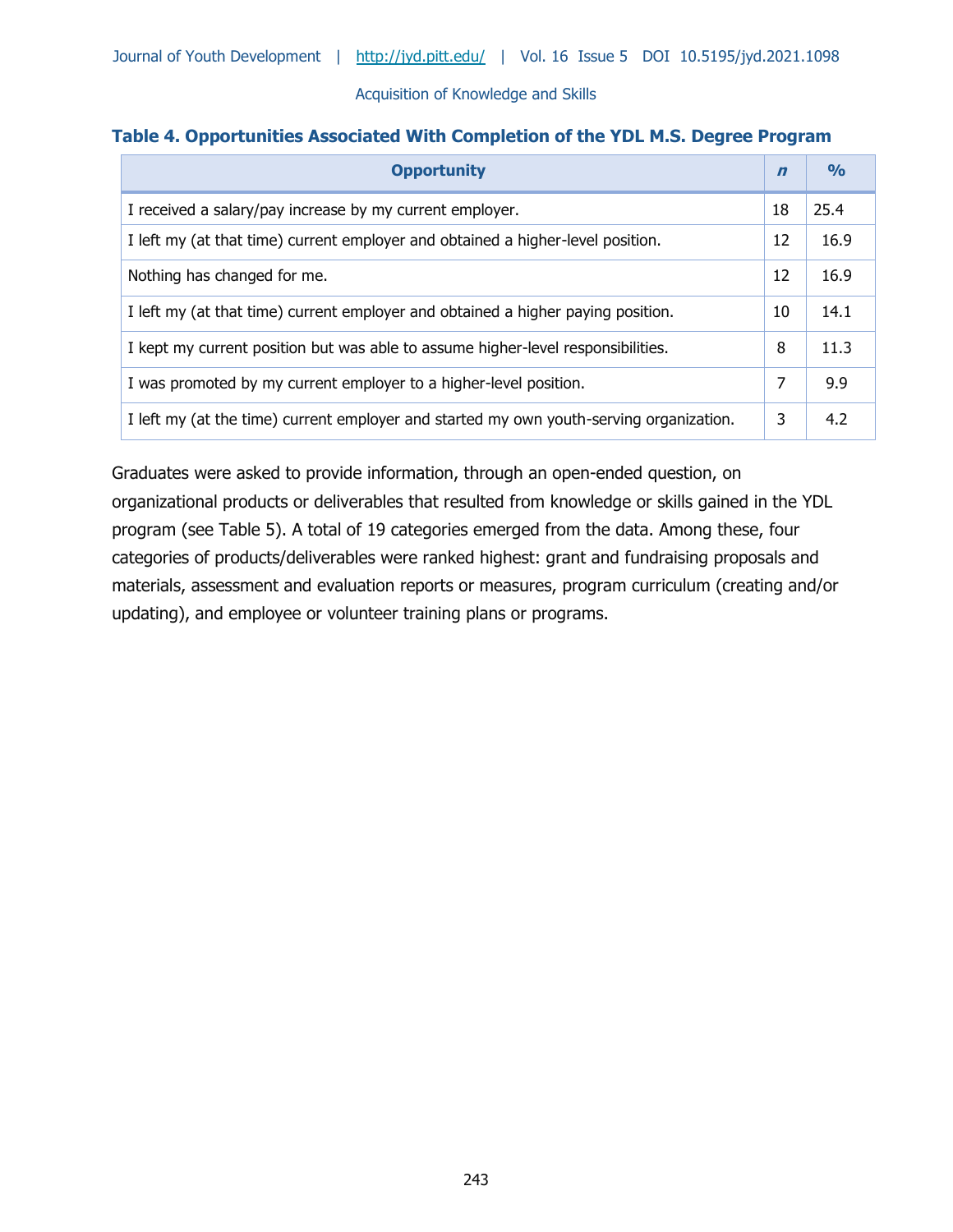# **Table 5. Youth Development Products/Deliverables Created Through Completion of the YDL M.S. Degree Program**

| <b>Categories of products/deliverables</b>                                   | <b>Count</b>   |
|------------------------------------------------------------------------------|----------------|
| Grant and Fundraising proposals and materials                                | 21             |
| Assessment and evaluation reports and measures                               | 19             |
| Curriculum (creating and/or updating)                                        | 16             |
| Employee of volunteer training plan or program                               | 14             |
| Leadership development (increase youth engagement, increase diversity)       | 5              |
| Marketing plans                                                              | 4              |
| Promotional materials (newspaper articles/blogs/social media posts/videos)   | 4              |
| Community collaboration plans/programs                                       | 4              |
| Business plan                                                                | 3              |
| Entrepreneurship (development of a consulting business/community foundation) | 3              |
| Stakeholder engagement plans/programs                                        | 3              |
| SWOT analysis                                                                | $\overline{2}$ |
| Interactive workshops (respond to job offer, interview prep)                 | 2              |
| Program logic model                                                          | 2              |
| Student intervention and graduation plans                                    | $\overline{2}$ |
| Research artifacts (master's research project, academic journal article)     | 2              |
| Board of directors' development plan                                         | 1              |
| Policies and procedures manual                                               | 1              |
| Development and facilitation of child/adolescent therapy activities          | 1              |

# **Discussion**

Identifying effective ways to prepare and professionalize the youth development workforce is critical to enhancing the quality of youth programs and promoting the well-being of youth. Results based on this sample of graduate of Master of Science degree in Youth Development Leadership program suggests that a curriculum based on principles of youth development can deliver knowledge congruent with these principles that prepare professionals to lead youthserving organizations. Graduates reported a substantial gain in knowledge of theoretical principles that drive decision making, youth program implementation and evaluation principles, and business-related skill sets such as in leadership and staff development. Furthermore, the curriculum directly influenced awareness of the necessity of planning, building, and growing youth programs that address diverse youth populations that are culturally relevant to youth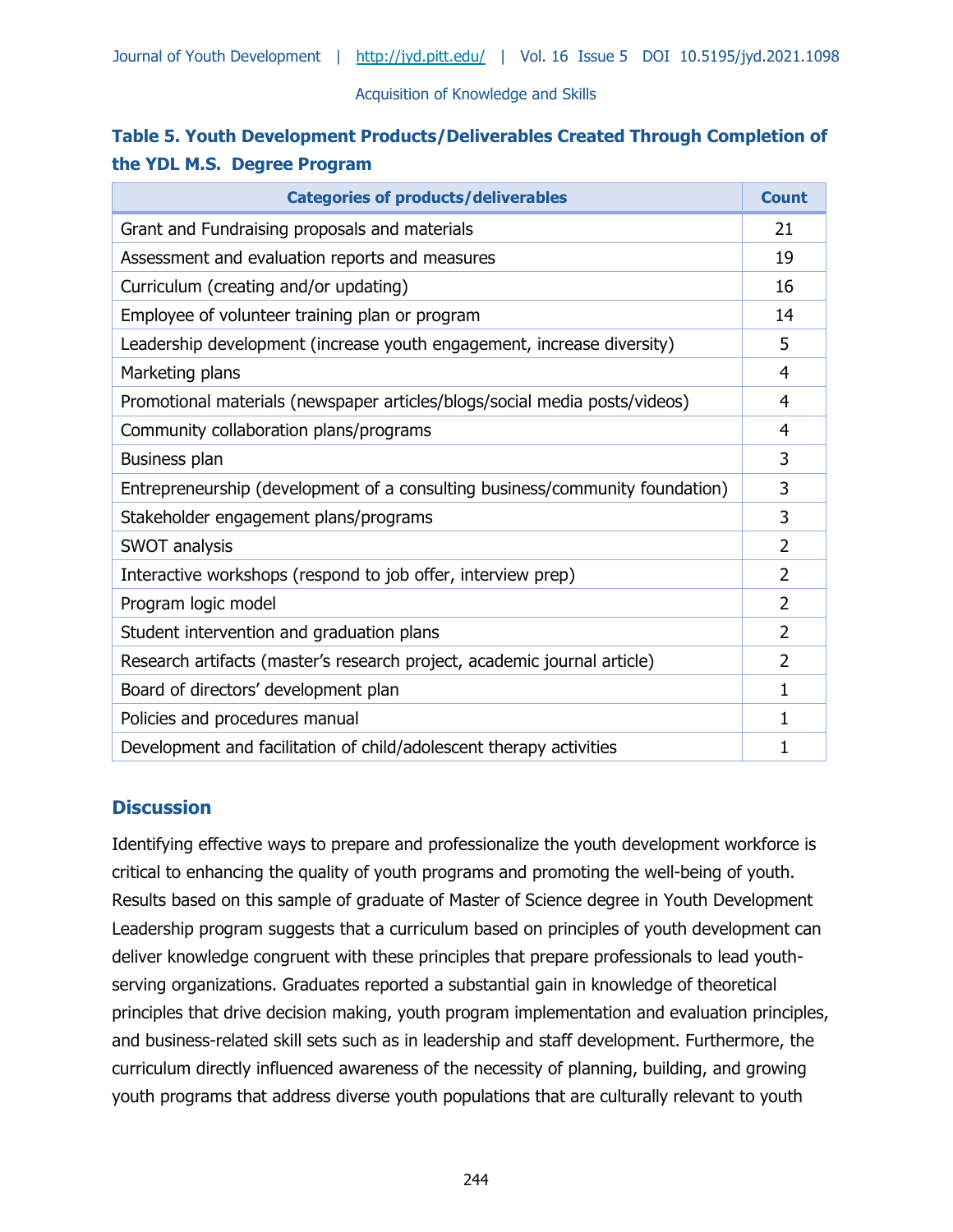necessary to acknowledge changing demographics and societal expectations. Furthermore, the respondents viewed the curriculum as a vital source of concepts and ideas that prepare them to incorporate effective business practices to build and grow a youth-serving organization.

The study findings offer substantial evidence that a graduate program in youth development leadership provides multiple benefits to youth leaders. The findings indicate that graduates utilize YDL content in multiple ways in their work environments. Graduates reported that participating in the degree program was linked to considerable increases in their knowledge of core competencies of youth development; respondents reported increases that would be considered large effect sizes on nine of the 10 competencies. The only competency that would be considered a medium effect size ( $d = 0.64$ ) was "interactions with children and youth"; this relatively smaller, but significant, effect may be related to the degree program almost exclusively enrolling students who have been engaged with youth to a substantial degree. These results also point to an implication in interpreting these large effect sizes that many current youth leaders do not possess the skills and competencies that would benefit them and their organizations in serving youth effectively; however, additional work that includes the perspectives of multiple reporters such as students' colleagues and supervisors as well as the youth and families they serve, would help to clarify student competencies at the onset of their engagement in the degree program. This uncertainty also points to the need for the establishment of benchmarks for youth leader competencies.

Because the YDL program curriculum is built upon benchmarks established by the National Afterschool Association (NAA), it is reasonable to assume that graduates are well prepared to be successful in multiple ways in youth development out-of-school time working contexts. As such, benefits are derived by youth-serving organizations in drawing on the work contributions and effectiveness as youth leaders. Graduate programs in YDL may contribute greatly to a more competent work force, which in the end contributes significantly to the lives and well-being of youth. This study further illuminates how organizations may benefit from employees who graduate from a YDL graduate degree program. It is very likely that such opportunities for alumni result in strengthening their youth-serving organizations in multiple ways including major organizational functions such as fundraising, program evaluation, staff and volunteer development, and program development. Such job assignments will preserve and strengthen youth organizations to be more impactful with youth in their communities.

These results suggest that alumni of a graduate program in YDL develop competencies and skills that provide preparation and opportunity to contribute to strengthening their youth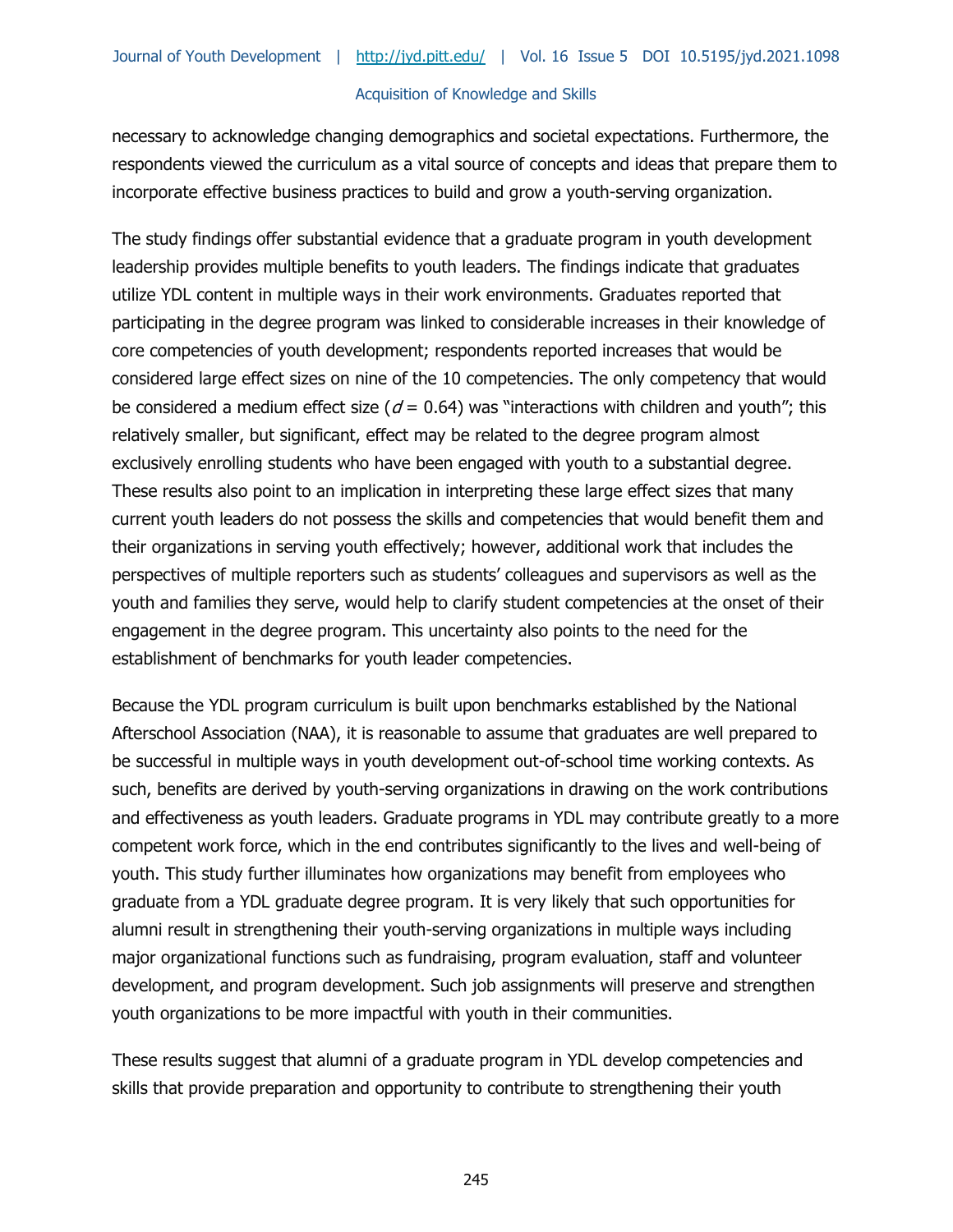organizations. Since the courses are designed based on the core competencies in OST professional development (see NAA, 2011), results suggest that this degree program strengthens the OST work force in programs that are growing to meet the needs of youth in communities. Furthermore, such relevant organizational contributions may bolster and advance the field of youth development and provide youth environments that are increasingly beneficial to fostering positive youth outcomes, enhancing youth well-being, and preparing more youth for a successful adulthood. Consistent with prior research (Garst et al., 2016; Garst et al., 2019; Quinn et al., 2020), a great majority of the graduates (83.1%) reported diverse opportunities associated with the completion of the YDL Master of Science degree program including salary increases and promotions, and a few graduates even started their own youth-serving organizations. In any academic degree program in which a cohort enrolls at a given time, however, the power of a curriculum will have differential impact on students based on many variables including maturity, work experience, professional goals, life circumstances, and quality of academic preparation. It is likely that one or more students may have reported less impact than other cohort members based on events or circumstances subsequent to attaining the degree. Several reasons may explain why a few YDL graduates reported that minimal changes occurred for them or their professional life as a result of the degree. For instance, they may be working in a position defined in a way that does not accommodate the content or skills acquired in the YDL program.

The complexity of individual experiences within the YDL program is reflected in the somewhat counterintuitive findings when comparing the reported frequencies by which course-specific skills demonstrated by graduates and the products and deliverables these same graduates report creating. For example, writing grant proposals, conducting evaluations, and developing training programs were less frequently demonstrated by graduates in their day-to-day youth development work; however, these same products were the most frequently identified as "products" created through completion of the YDL degree program through the lens of the respondents' career to date. This inconsistency may make some sense as these products are more long-term or irregular tasks within the life of a youth-serving professionals as compared to considering the diversity of youth when planning a program or applying a principle of child and adolescent development to address issues faced; however, these products might also reflect the outcomes associated with being a youth development leader within one's organization. Future work should explore how youth-serving professionals define the competencies and activities that define a youth leader versus a youth development leader.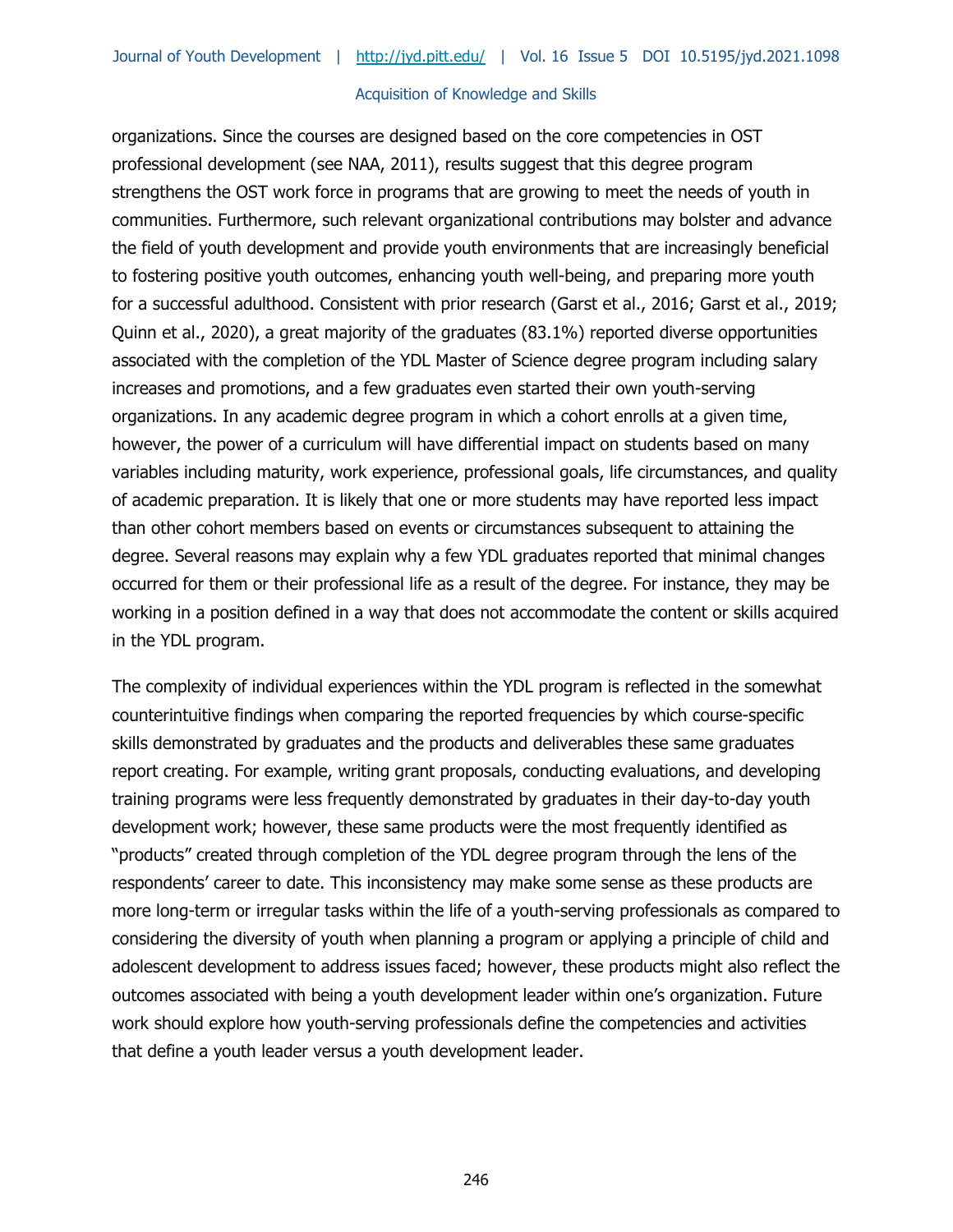# **Limitations**

A few study limitations are acknowledged. First, the program graduates in the current sample were enrolled over multiple years. While the results suggest substantial learning and application of youth development content to their work in youth environments, it remains unclear the extent of the cumulative impact over time. It may be that respondents who graduated many years prior to the survey have had more opportunities than more recent graduates to apply those skills. This study did not examine the comparison between those graduates who had been in youth-serving organizations longer versus a briefer time since graduation. Second, data derived in this study are solely based on self-report responses of graduates of a youth development program, and thus are subject to response bias. Therefore, corroborating data from representatives of the youth-serving organizations of which these respondents are affiliated, or youth themselves, is not available to determine the relative benefits of graduate skill development in youth development to the organization or youth themselves. Third, measures used, while constructed to answer questions of interest to examine the goals of the YDL master's degree program, may not have been central to the nature of the work assignments of respondents in the study.

# **Conclusion**

This article supports the value of graduate academic degree programs for youth-serving professionals. Graduate degree programs of this kind may be one of the most vital opportunities available in the youth development field currently, as many youth-serving programs are illequipped with staff who have knowledge of youth development theories, fundamentals of best practice programs, youth program assessment skills, grant writing, or a grasp of leadership theories and strategies. The open-ended question in the survey requesting respondents identify any deliverables or products that they would ascribe to their degree program experience suggests that grant writing, youth programming and evaluation, and staff training were highlevel skills useful to the youth-serving organizations in which they were affiliated. The study provides empirical support documenting that a curriculum of courses for a graduate level program in youth development leadership strengthens the youth development work force by potentially enabling graduates to impact their organizations in practical, meaningful ways. As a result, we can surmise that youth are the ultimate beneficiaries of a graduate degree program in youth development leadership. Future research should explore the benefits to youth and families served by youth-serving professionals engaged in youth development graduate degree programs.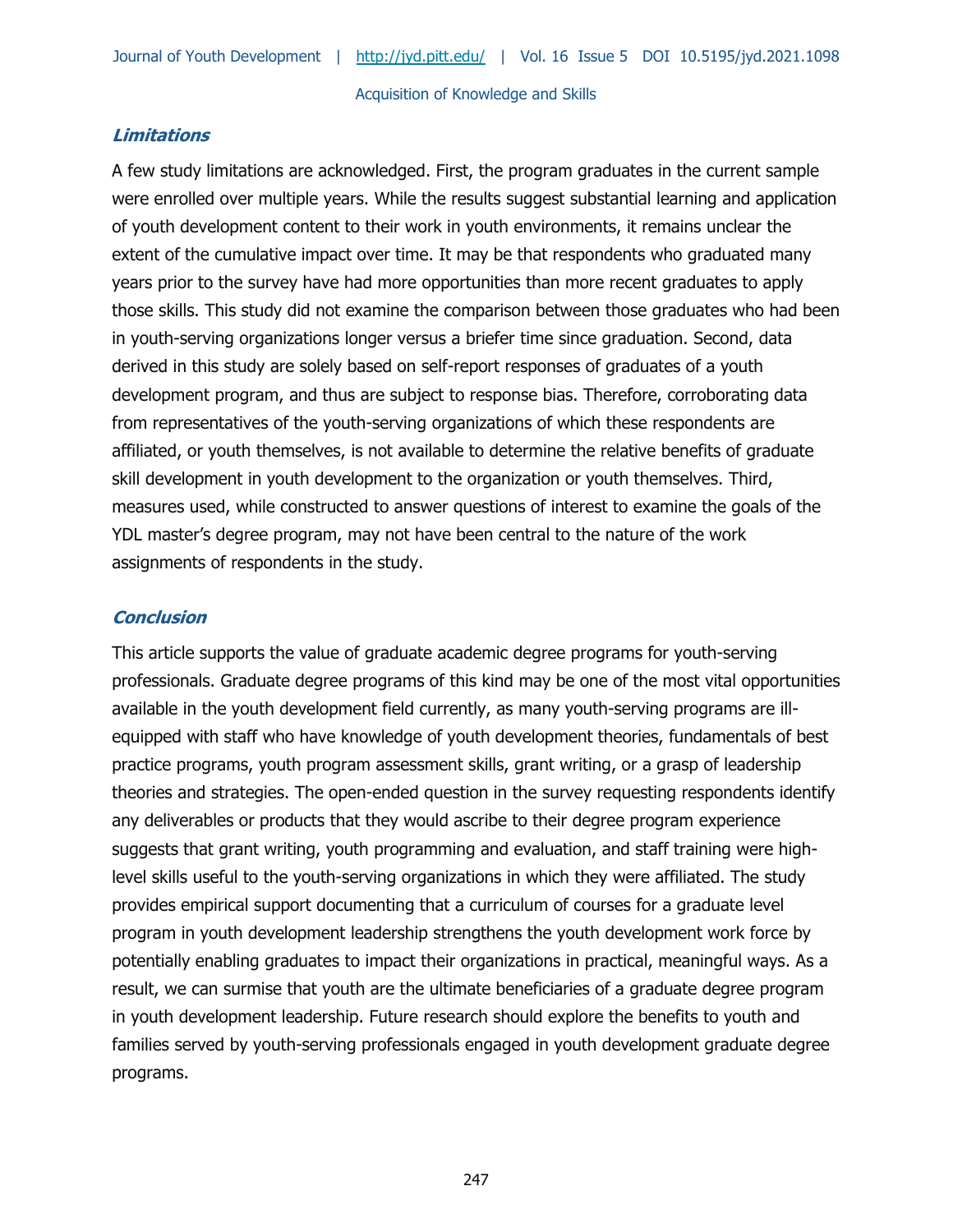# **References**

- Arnold, M. E., & Rennekamp, R. A. (2020). A Time Like No Other: 4-H Youth Development and COVID-19. Journal of Extension, 58(3), v58-3comm1.
- Borden, L., Ballard, J., Michi-Petzing, L., Conn, M., Mull, C. D., & Wilkens, M. (2020). Foundations for the future: Building an integrated cohesive field of youth development. Journal of Youth Development, 15(1) 266-286.
- Borden, L. M., Craig, D. L., & Villarruel, F. A. (2004). Professionalizing youth development: The role of higher education. New directions for youth development, 2004(104), 75-85.
- Borden, L. M., & Perkins, D. F. (2006). Community youth development professionals: Providing the necessary supports in the United States. Child and Youth Care Forum, 35(2) 101-158.
- Borden, L. M., Schlomer, G. M., & Wiggs, C. B. (2011). [The evolving role of youth workers.](file://///files.umn.edu/Ext/Share/YD/cbyrne/Kate%20Walker/JYD/Issues/d-2021-winter/08-finalized%20not%20paginated/http/doi.org/10.5195/jyd2011.179) Journal of Youth Development, 6(3) 126-138. (http//doi.org/10.5195/jyd2011.179)
- Cohen, J. (1992). A power primer. Psychological bulletin, 112(1), 155.
- Curry, D., Eckles, F., Stuart, C., Schneider-Muñoz, A. J., & Qaqish, B. (2013). [National certification for](https://doi.org/10.1016/j.childyouth.2013.08.005)  [child and youth workers: Does it make a difference?](https://doi.org/10.1016/j.childyouth.2013.08.005) Children and Youth Services Review, 35(11), 1795–1800. (https://doi.org/10.1016/j.childyouth.2013.08.005)
- Dymnicki, A. B, LeMenestrel, S., Boyd, M. J., Lauxman, L., Oberlander, E., & Osher, D. M. (2016). Developing a federal research agenda for positive youth development. Identifying gaps, in the [field and an effective consensus building approach.](https://doi.org/10.5195/jyd.2016.430) Journal of Youth Development, 11(1), 5-19. (https://doi.org/10.5195/jyd.2016.430)
- Ettekal, A. V., & Agans, J. P. (2020). Positive youth development through leisure: Confronting the COVID-19 pandemic. Journal of Youth Development, 15(2), 1-20.
- Garst, B., Bowers, E., Quinn, W., & Gagnon, R. J. (2016). Building pathways from research to practice: Preparing youth development professionals through an online master's degree program. In K.M. Pozzoboni and B. Kirshner (Eds.), The changing landscape of youth work: Theory and practice for an evolving field (pp. 91-108). Information Age.
- Garst, B., Bowers, E., Quinn, W., & Weston, K. (2021). [Benefits and challenges of a blended online youth](http://doi.org/10.1080/08923647.2020.1829438)  [development graduate degree program.](http://doi.org/10.1080/08923647.2020.1829438) American Journal of Distance Education, 1-15. (http://doi.org/10.1080/08923647.2020.1829438)
- Garst, B., Hunnings, J., Jamison, K., Hairston, J., & Meadows, B. (2007). [Development of a](https://archives.joe.org/joe/2007february/a3.php)  [comprehensive new 4-H extension agents training program utilizing a multi-module approach and](https://archives.joe.org/joe/2007february/a3.php)  [the 4-H professional research, knowledge, and competencies.](https://archives.joe.org/joe/2007february/a3.php) Journal of Extension, 44(6). (https://archives.joe.org/joe/2007february/a3.php)
- Garst, B., Weston, K., Bowers, E., & Quinn, W. (2019). [Fostering youth leader credibility: Professional,](http://doi.org/10.1016/j.childyouth.2018.11.019)  [organizational, and community impacts associated with completion of an online master's degree](http://doi.org/10.1016/j.childyouth.2018.11.019)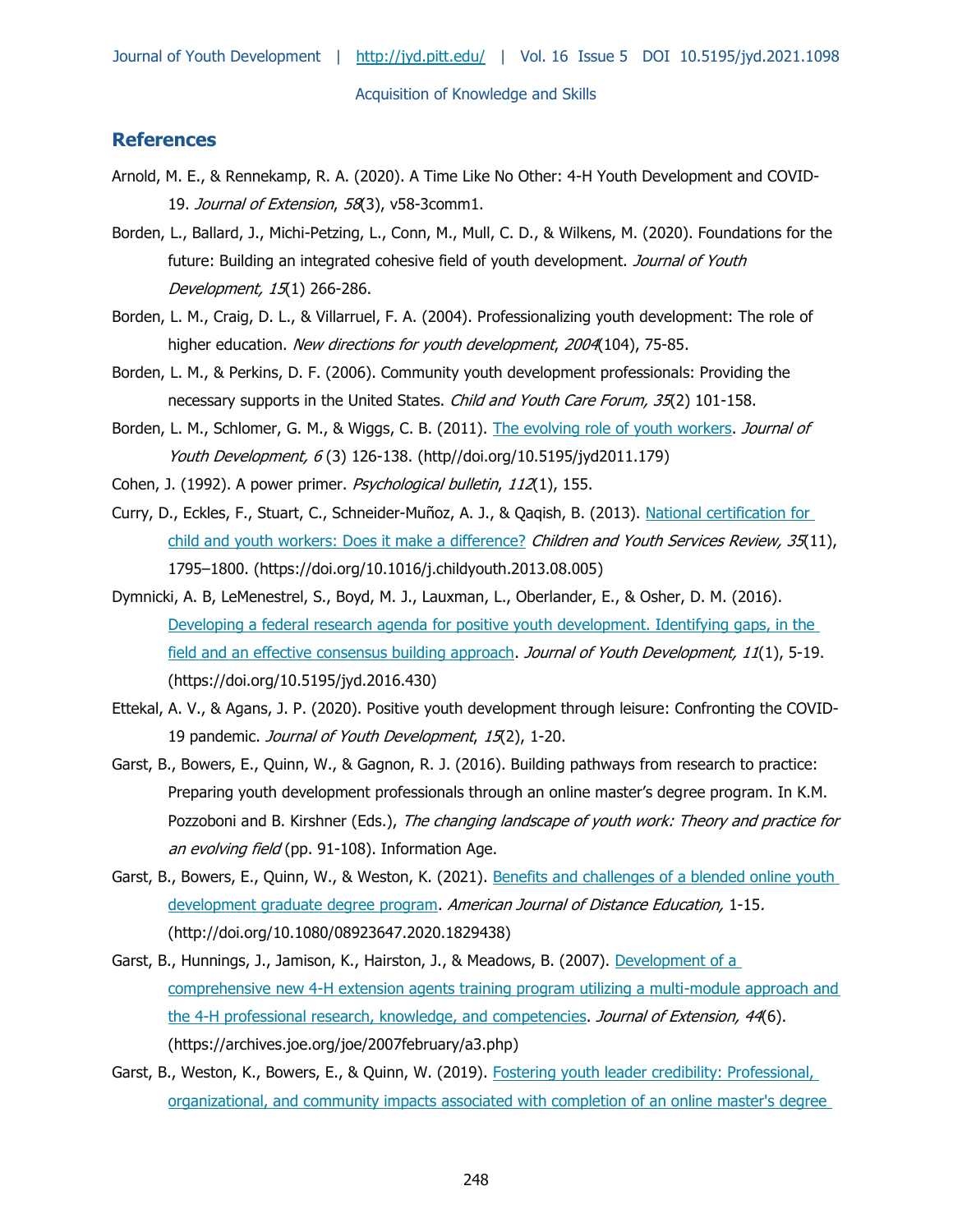[in youth development leadership.](http://doi.org/10.1016/j.childyouth.2018.11.019) Children and Youth Services Review, 96, 1-9. (http://doi.org/10.1016/j.childyouth.2018.11.019)

- Helitzer, D., Hollis, C., de Hernandez, B. U., Sanders, M., Roybal, S., & Van Deusen, I. (2010). Evaluation for community-based programs: The integration of logic models and factor analysis. Evaluation and Program Planning, 33(3), 223-233.
- Hseih, H. F., & Shannon, S. E. (2005). [Three approaches to qualitative content analysis.](https://doi/10.1177/1049732305276687) *Qualitative* Health Research, 15(9), 1277-1288. (https://doi/10.1177/1049732305276687)
- Lee, S. J., Srinivasan, S., Trail, T., Lewis, D., & Lopez, S. (2011). [Examining the relationship among](https://doi.org/10.1016/j.iheduc.2011.04.001)  [student perception of support, course satisfaction, and learning outcomes in online learning.](https://doi.org/10.1016/j.iheduc.2011.04.001) The Internet and Higher Education, 14(3), 158-163. (https://doi.org/10.1016/j.iheduc.2011.04.001)
- Mahoney, J. L & Warner, G. (2014) [Issue editor's notes](https://doi.org/10.1002/yd.20108). New Directions for Youth Development. 144, 1-10. (https://doi.org/10.1002/yd.20108)
- McNamara, A. R., Akiva, T., & Delale-O'Connor, L. (2020). Opportunity gaps in out-of-school learning: How structural and process features of programs relate to race and socioeconomic status. Applied Developmental Science, 24(4), 360-375.
- Millar, A., Simeone, R. S., & Carnevale, J. T. (2001). Logic models: A systems tool for performance management. Evaluation and program planning, 24(1), 73-81.
- National Afterschool Association. (2011). Core knowledge and competencies for afterschool and youth [development professionals](http://naaweb.org/images/PDFs/NAA_CKC_Blue_Cover.pdf). (http://naaweb.org/images/PDFs/NAA\_CKC\_Blue\_Cover.pdf[\)](http://naaweb.org/images/PDFs/NAA_CKC_Blue_Cover.pdf)
- Quinn, W., Garst, B., Bowers, E., & Weston, K. (2020). [Advancing academic pathways for building](http://doi.org/10.5195/jyd.2020.814)  [capacity in the youth development profession.](http://doi.org/10.5195/jyd.2020.814) Journal of Youth Development, 15(1), 150-164. (http://doi.org/10.5195/jyd.2020.814)
- Radhakrishna, R., & Ewing, J. C. (2011). Relationships between 4-H volunteer leader competencies and skills youth learn in 4-H programs. Journal of Extension, 49(4), 1-9.
- Robideau, K., & Santl, K. (2020). Youth work matters: Online professional development for youth workers. Journal of Youth Development, 15(1), 70-78.
- Shenton, A. K. (2004). [Strategies for ensuring trustworthiness in qualitative research projects.](https://doi.org/10.3233/EFI-2004-22201) Education for Information, 22, 63-75. (https://doi.org/10.3233/EFI-2004-22201)
- Shockley, C., & Thompson, A. (2012). Youth workers in college: A replicable model for professional development. Children and Youth Services Review, 34, 735-739.
- Simpkins, S. D., Riggs, N. R., Ngo, B. Vest Ettekal, A., & Okamoto, D. (2017). [Designing culturally](http://doi.org/10.1177/0743558416666169)  [responsive organized after-school activities.](http://doi.org/10.1177/0743558416666169) Journal of Adolescent Research, 32(1) 11-36. (http://doi.org/10.1177/0743558416666169)
- Smith, J., & Soule, K. E. (2016). Incorporating cultural competence & youth program volunteers: A literature review. Journal of Youth Development, 11(1), 20-34.